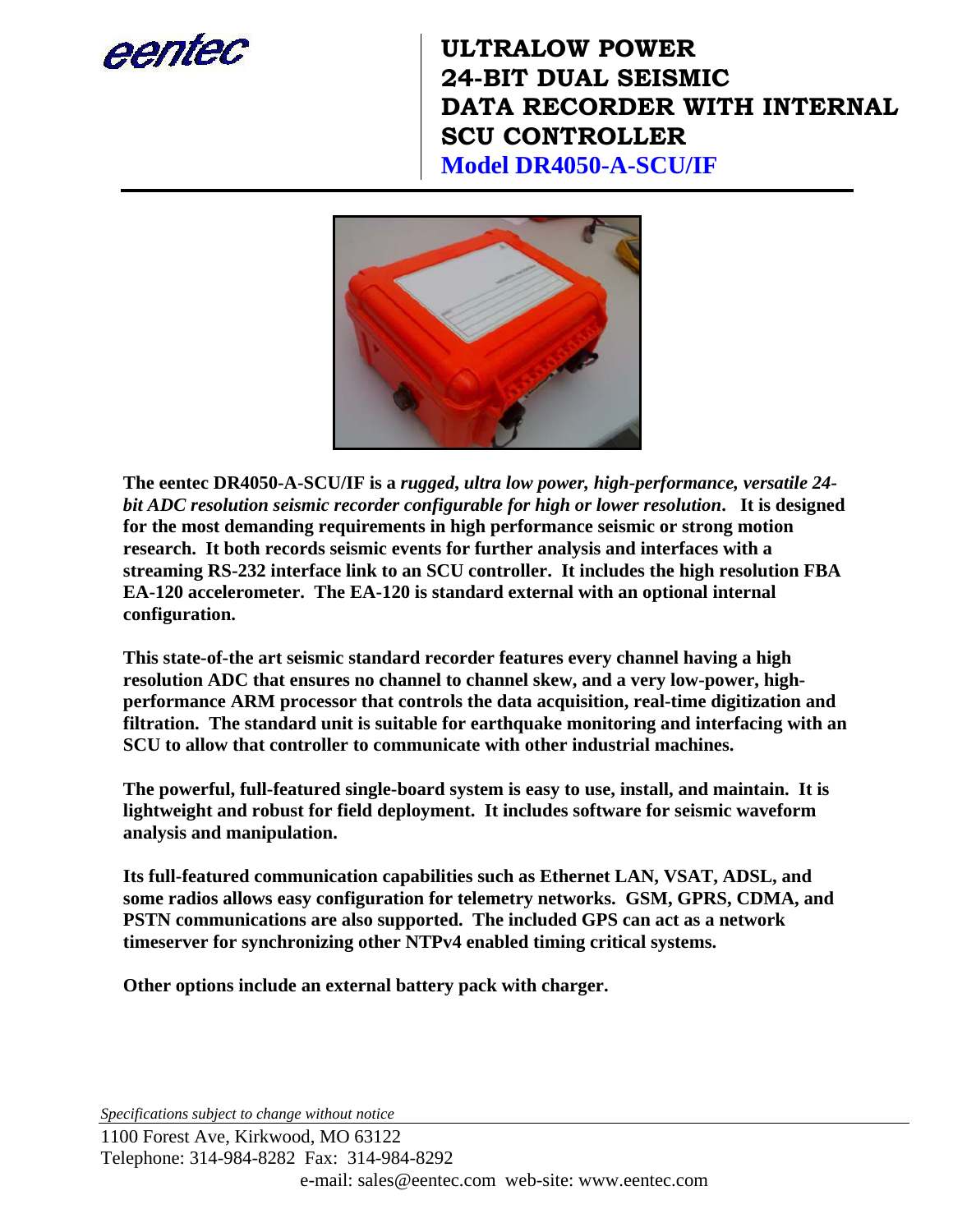# **DR4050-A-SCU/IF RECORDER SPECIFICATIONS:**

#### **INPUT CHANNELS**

| Type:                                             | Differential Input.                                     |
|---------------------------------------------------|---------------------------------------------------------|
|                                                   | External accelerometer standard (internal optional)     |
| Data Channels:                                    | EA-120 FMA accelerometer.                               |
| Resolution:                                       | Standard 24-bit ADC, configured for low resolution      |
| External Sensor Gain:                             | Software programmable: 1, 2, 3, 4, 8, 16, 24, 32        |
| Single Ended Input Range, opt. Differential Input | $+20V$                                                  |
| <b>Overvoltage Protection</b>                     | 500W per 10/10000us, steady state power dissipation 5W, |
|                                                   | surge current up to 40A.                                |
| Input Impedance                                   | Data inputs 1MOhm                                       |
| Dynamic Range: (rms to peak)                      | 121 dB $@$ 50sps std                                    |

#### **DIGITIZER**

| Type:                          | 24-bit delta-sigma converter on each channel |
|--------------------------------|----------------------------------------------|
| <b>Sampling Rates:</b>         | 16, 20, 40, 50, 80, 100, 200 sps             |
| Digital Filter:                | 130 dB @ 200 sps FIR                         |
| Phase                          | Linear within the passband                   |
| <b>Channel to Channel Skew</b> | None                                         |
| Processor                      | ARM processor with 8/16 Mb Ram available     |

#### **TIMING SYSTEM**

| Type:                                          | <b>GPS</b>                                       |
|------------------------------------------------|--------------------------------------------------|
| Maximum Accuracy (Software Selectable):        | 10 micro seconds                                 |
| Crystal Oscillator                             | TCXO 1 ppm/year                                  |
| <b>Crystal Frequency Correction Resolution</b> | $0.016$ ppm                                      |
| <b>Internal Battery Backup Clock</b>           | $-100$ to 10 ppm                                 |
| GPS Receiver (integral with antenna):          | Miniature; external; connects via a std 5m cable |

#### **TRIGGERING**

| Type:                             | STA/LTA, Level, phase picking                                  |
|-----------------------------------|----------------------------------------------------------------|
| Recording                         | Triggered or continuous                                        |
| Pre-event/Post-even shared buffer | 1,000 seconds split anyway between pre-even and post-<br>event |
| Calibration                       | Internal 5V voltage step, external sensor option sine wave     |
| <b>Calibration Duration</b>       | User selectable                                                |

*Specifications subject to change without notice* 1100 Forest Ave, Kirkwood, MO 63122 Telephone: 314-984-8282 Fax: 314-984-8292 e-mail: sales@eentec.com web-site: www.eentec.com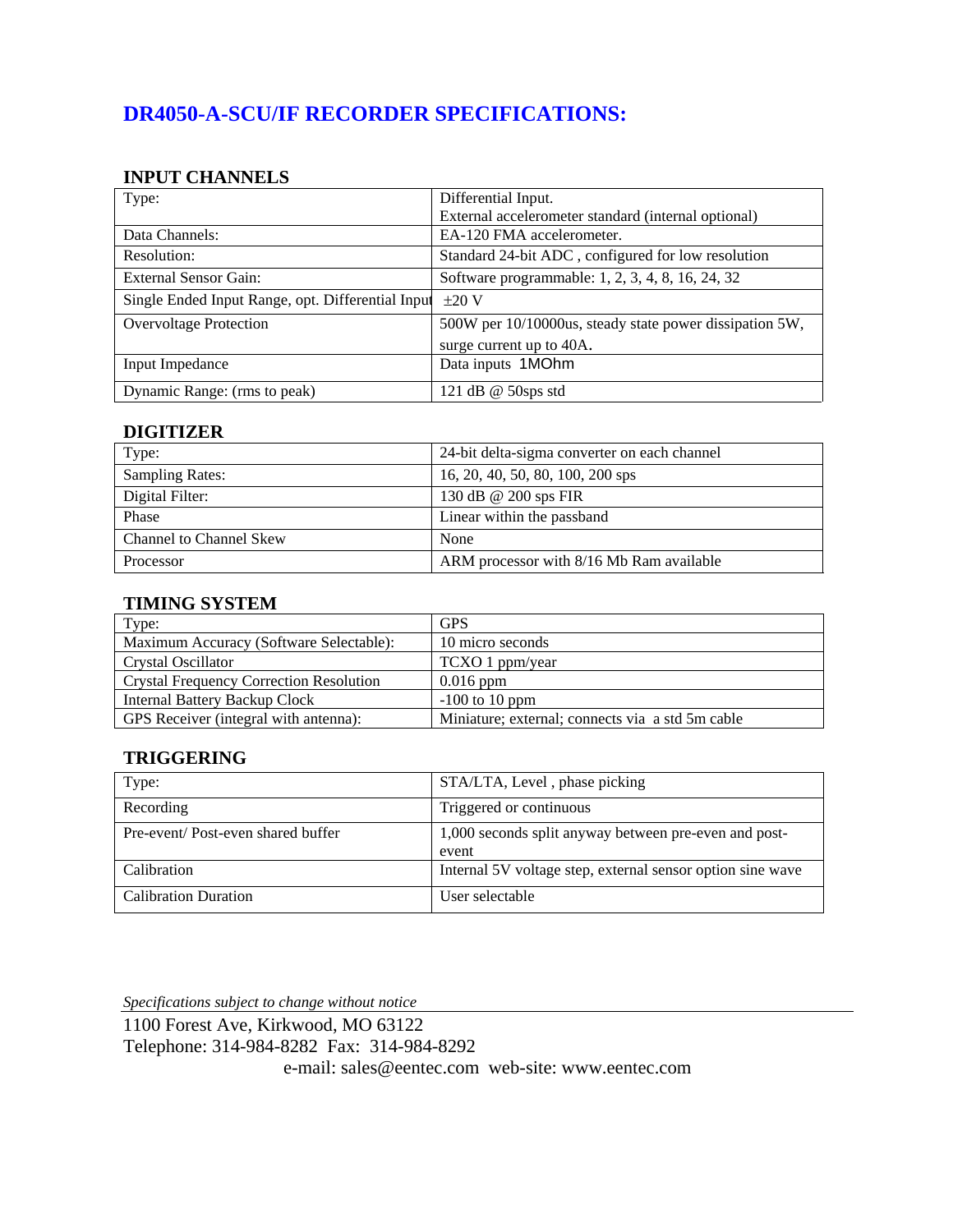# **DR4050-A-SCU/IF SPECIFICATIONS (Con't):**

| <b>POWER</b>                       |                                                        |                                                                                                                      |
|------------------------------------|--------------------------------------------------------|----------------------------------------------------------------------------------------------------------------------|
| Voltage:                           |                                                        | $9 - 15$ Vdc                                                                                                         |
| <b>Overvoltage Protection:</b>     |                                                        | 15V transzorb for spikes and reverse polarity, 1.8A<br>automatic resettable polyfuse for longer term high<br>voltage |
| Power Consumption with External    |                                                        | 95mA at 12V                                                                                                          |
| Accelerometer                      |                                                        |                                                                                                                      |
| <b>USER INTERFACE</b>              |                                                        |                                                                                                                      |
| Display Type:                      | LED std                                                |                                                                                                                      |
| <b>User Control:</b>               |                                                        | Menu-driven; state-of-health messaging                                                                               |
| Setup                              |                                                        | RJ45 plug on the plug panel to connect filed computer (via x-over<br>cable) or to an Ethernet network                |
| Main GUI                           | Any common web browser (MS Explorer, Firefox, Safarai) |                                                                                                                      |
| Console                            | Any common VT100 emulator (Hyper Terminal)             |                                                                                                                      |
| Data Transfer (remote)             |                                                        | Any common FTP client                                                                                                |
| Data Transfer to SCU               | RS-232 continuous                                      |                                                                                                                      |
| Data Retrieval (local)             |                                                        | Copying removable flash card to PC using a USB reader, via FTP, or<br>copying files from the internal SCU.           |
| <b>MASS STORAGE</b>                |                                                        |                                                                                                                      |
| Compact flash memory card          |                                                        | Removable 1Gb std, others optional                                                                                   |
| File Compatibility:                | Any PC                                                 |                                                                                                                      |
| Data format                        |                                                        | PC-SUDS (other conversions to ASCII, miniSEED available).<br>Internal SCU in miniSEED format                         |
| <b>REMOTE COMMUNICATION</b>        |                                                        |                                                                                                                      |
| Interface                          |                                                        | Via web browser or Telenet over Ethernet or PPP                                                                      |
| Data Transfer                      |                                                        | Using HTTP or FTP, or CD1.0 in internal SCU                                                                          |
| Compatibility                      |                                                        | VSAT links, GSM and CDMA modems, spread spectrum radios                                                              |
|                                    | links, and others                                      |                                                                                                                      |
|                                    |                                                        |                                                                                                                      |
| <b>ENVIRONMENTAL PARAMETERS</b>    |                                                        |                                                                                                                      |
| Housing                            |                                                        | Reinforced Plastic, Mounting plate with bolts included                                                               |
| Waterproofing                      | <b>IP67</b>                                            |                                                                                                                      |
| <b>Operating Temperature Range</b> | -20 to $+60^{\circ}$ C                                 |                                                                                                                      |
| Humidity                           | 100% RH                                                |                                                                                                                      |
| Size                               | 260 x 230 x 130mm                                      |                                                                                                                      |
| Weight                             | 2Kg                                                    |                                                                                                                      |

٦

*Specifications subject to change without notice*

1100 Forest Ave, Kirkwood, MO 63122 Telephone: 314-984-8282 Fax: 314-984-8292

e-mail: sales@eentec.com web-site: www.eentec.com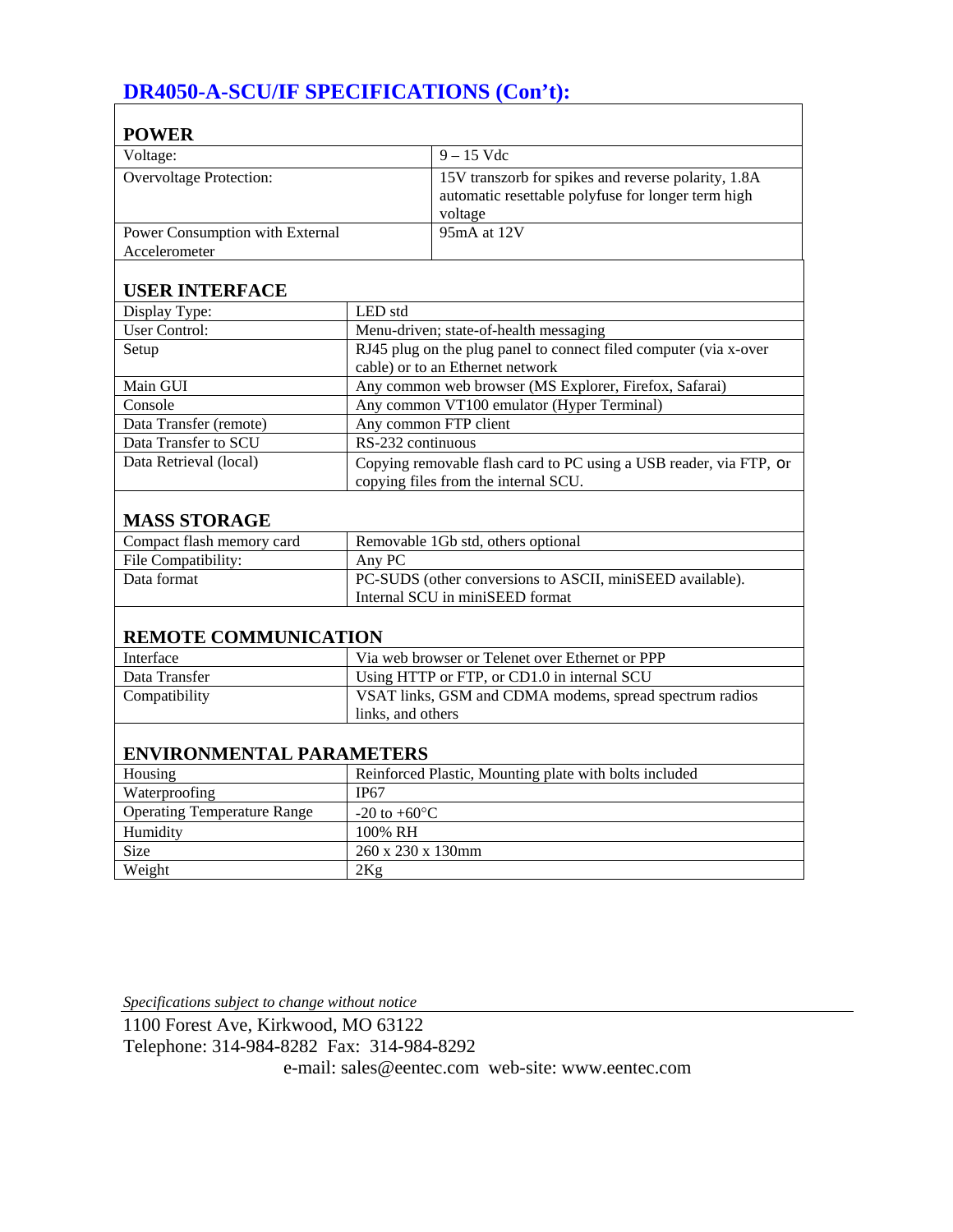# **DR4050-A-SCU/IF SPECIFICATIONS (Recorder Con't):**

| CONNECTORS, REAR FANEL, WATERFROOF |                                                                 |
|------------------------------------|-----------------------------------------------------------------|
| Power                              | 2-pin Circular (bayonet)                                        |
| <b>External Sensor</b>             | 16 pin Circular (bayonet)                                       |
| Ethernet                           | RJ-45 10/100Mbit port for connection to PC, LAN, VSAT, Ethernet |
|                                    | radio, etc.                                                     |
| Serial Port                        | 10-pin Circular (bayonet) RS-232 Port for GSM and CDMA modems   |
| <b>GPS</b>                         | 6-pin Circular (bayonet), 5m cable, extensions optional         |

#### CONNECTORS: **DEAD PANEL, WATERPROOF**

**CONNECTORS: INTERNAL**<br>
Terminal Interface D DB-9 terminal interface mainly for factory use.

### **DR4050-A-SCU/IF SPECIFICATIONS INTERNAL SCU**

#### **Internal SCU**

| Voltage:                  | $9 - 15$ Vdc                                        |
|---------------------------|-----------------------------------------------------|
| Power Consumption         | 100mA at 12V                                        |
| <b>Operating System</b>   | Window CE or Window XP Embedded                     |
| Compact flash memory card | Removable 20Gb internal.                            |
| Communication             | 2 Ethernet with RJ-45 port, 2 standard serial ports |
| Data Conversion           | Optional PGA and SI calculation                     |

*Specifications subject to change without notice*

1100 Forest Ave, Kirkwood, MO 63122 Telephone: 314-984-8282 Fax: 314-984-8292 e-mail: sales@eentec.com web-site: www.eentec.com